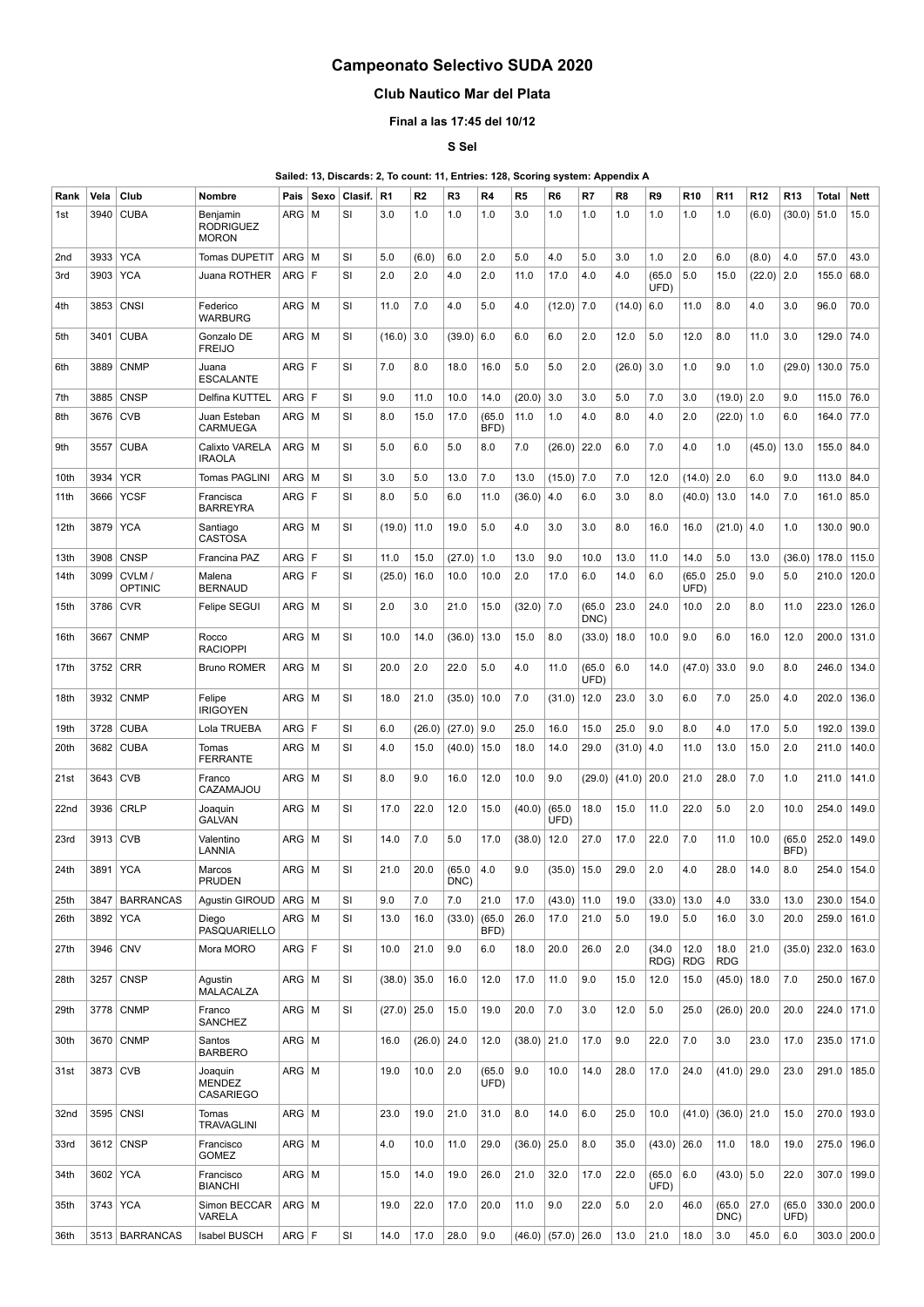| Rank | Vela     | Club                | Nombre                                      | Pais         | Sexo | Clasif. | R <sub>1</sub>     | R2             | R <sub>3</sub> | R4             | R <sub>5</sub> | R <sub>6</sub> | R7             | R8     | R9             | R <sub>10</sub> | R <sub>11</sub> | R <sub>12</sub> | R <sub>13</sub> | Total | Nett  |
|------|----------|---------------------|---------------------------------------------|--------------|------|---------|--------------------|----------------|----------------|----------------|----------------|----------------|----------------|--------|----------------|-----------------|-----------------|-----------------|-----------------|-------|-------|
| 37th | 3812     | <b>CRLP</b>         | Felipe Andres<br>WENZEL                     | ARG          | l M  |         | 24.0               | 13.0           | 18.0           | 3.0            | 15.0           | (46.0)         | 13.0           | (32.0) | 26.0           | 17.0            | 25.0            | 29.0            | 18.0            | 279.0 | 201.0 |
| 38th | 3141     | <b>CUBA</b>         | Francisco<br>WEISZ                          | $ARG$   M    |      |         | 21.0               | 14.0           | 11.0           | 21.0           | 14.0           | 13.0           | 18.0           | (38.0) | 13.0           | 30.0            | (44.0)          | 28.0            | 26.0            | 291.0 | 209.0 |
| 39th | 3890     | <b>CNC</b>          | Conrado PEREZ<br><b>TUTOR</b>               | $ARG \mid M$ |      |         | 18.0               | 30.0           | 11.0           | 13.0           | (39.0)         | (39.0)         | 18.0           | 35.0   | 28.0           | 21.0            | 9.0             | 15.0            | 23.0            | 299.0 | 221.0 |
| 40th | 3896     | <b>CVB</b>          | Julieta<br><b>BENEDETTO</b>                 | ARG F        |      |         | 23.0               | 6.0            | 36.0           | 24.0           | 14.0           | 7.0            | 12.0           | 31.0   | 29.0           | (65.0)<br>DSQ)  | 32.0            | 10.0            | (39.0)          | 328.0 | 224.0 |
| 41st | 3839     | <b>CNC</b>          | Benjamin<br><b>DOTTORI</b>                  | $ARG \mid M$ |      |         | (31.0)             | 31.0           | 8.0            | 21.0           | 28.0           | 22.0           | 8.0            | 23.0   | (42.0)         | 31.0            | 26.0            | 17.0            | 10.0            | 298.0 | 225.0 |
| 42nd | 3947     | <b>YCA</b>          | Joaquin<br><b>BLOUSSON</b>                  | $ARG$ M      |      |         | 29.0               | 12.0           | (46.0)         | 16.0           | 8.0            | 20.0           | 23.0           | 27.0   | 26.0           | (58.0)          | 46.0            | 7.0             | 16.0            | 334.0 | 230.0 |
| 43rd | 3943     | <b>YCA</b>          | Agustina<br>ARGÜELLES                       | ARG F        |      |         | 22.0               | 18.0           | 23.0           | 14.0           | 23.0           | 24.0           | 24.0           | (36.0) | 13.0           | 29.0            | 12.0            | (31.0)          | 28.0            | 297.0 | 230.0 |
| 44th | 3659     | <b>CNMP</b>         | Violeta<br><b>STRELLA</b>                   | ARG F        |      |         | 16.0               | 28.0           | (37.0)         | 23.0           | 30.0           | (42.0)         | 20.0           | 10.0   | 14.0           | 18.0            | 20.0            | 30.0            | 25.0            | 313.0 | 234.0 |
| 45th | 3831     | <b>YCR</b>          | Segundo<br><b>GARCIA</b>                    | $ARG$   M    |      |         | 25.0               | 27.0           | 16.0           | 22.0           | 16.0           | 26.0           | 13.0           | 25.0   | (46.0)         | 12.0            | (41.0)          | 22.0            | 33.0            | 324.0 | 237.0 |
| 46th | 3762     | <b>BARRANCAS</b>    | Joaquin<br><b>RESTAINO</b>                  | $ARG$ M      |      |         | 36.0               | 18.0           | (40.0)         | 23.0           | 23.0           | 19.0           | 27.0           | 9.0    | 32.0           | (40.0)          | 30.0            | 3.0             | 21.0            | 321.0 | 241.0 |
| 47th | 3840     | <b>CNC</b>          | Felipe DOTTORI                              | ARG          | l M  |         | 47.0               | 3.0            | 32.0           | 33.0           | 6.0            | 23.0           | 12.0           | 36.0   | 20.0           | (52.0)          | (48.0)          | 11.0            | 19.0            | 342.0 | 242.0 |
| 48th | 3842     | <b>YCA</b>          | Franco<br><b>BLOUSSON</b>                   | ARG          | l M  |         | 7.0                | 23.0           | 12.0           | (65.0)<br>DNC) | 25.0           | 34.0           | 16.0           | 7.0    | 30.0           | 49.0            | (65.0<br>DNC)   | 31.0            | 11.0            | 375.0 | 245.0 |
| 49th | 3665     | <b>CNMP</b>         | Antonio<br><b>GRIMALDI</b>                  | $ARG \mid M$ |      |         | 34.0               | (40.0)         | (48.0)         | 16.0           | 34.0           | 2.0            | 28.0           | 32.0   | 15.0           | 10.0            | 21.0            | 34.0            | 21.0            | 335.0 | 247.0 |
| 50th | 3874     | <b>YCA</b>          | Lucas MONES<br><b>RUIZ</b>                  | ARG          | M    |         | (34.0)             | 34.0           | 13.0           | 32.0           | 27.0           | 10.0           | 16.0           | 10.0   | 28.0           | 34.0            | 16.0            | (47.0)          | 27.0            | 328.0 | 247.0 |
| 51st | 3405     | <b>BARRANCAS</b>    | Milena<br><b>PADOVANI</b>                   | ARG F        |      |         | 32.0<br><b>DPI</b> | 13.0           | 22.0           | (41.0)         | 16.0           | 16.0           | 23.0           | 14.0   | 27.0           | 31.0            | (46.0)          | 27.0            | 31.0            | 339.0 | 252.0 |
| 52nd | 3825     | <b>CRR</b>          | Nicolas<br><b>CASTELARI</b><br><b>RIVAS</b> | $ARG$ M      |      |         | 22.0               | (65.0)<br>UFD) | 29.0           | 39.0           | 40.0           | 15.0           | 10.0           | 43.0   | 19.0           | 3.0             | 29.0            | 5.0             | (48.0)          | 367.0 | 254.0 |
| 53rd | 3772     | <b>CVR</b>          | Manuela NOE                                 | ARG          | ١F   |         | 26.0               | 29.0           | 8.0            | 23.0           | (36.0)         | 2.0            | (39.0)         | 34.0   | 36.0           | 26.0            | 18.0            | 23.0            | 32.0            | 332.0 | 257.0 |
| 54th | 3767     | <b>CNSP</b>         | Milena MUSCIA                               | ARG F        |      |         | 12.0               | 36.0           | 41.0           | 37.0           | 34.0           | (65.0)<br>DSQ) | (47.0)         | 31.0   | 17.0           | 8.0             | 23.0            | 12.0            | 12.0            | 375.0 | 263.0 |
| 55th | 3930     | <b>CUBA</b>         | Juan Ignacio<br><b>CRESPO</b>               | $ARG$ M      |      |         | 24.0               | 8.0            | 24.0           | 33.0           | 22.0           | 21.0           | 23.0           | (50.0) | (65.0)<br>UFD) | 23.0            | 14.0            | 39.0            | 33.0            | 379.0 | 264.0 |
| 56th | 3939     | <b>YCA</b>          | <b>Felix LLAURO</b>                         | $ARG$ M      |      |         | 13.0               | 20.0           | 31.0           | 28.0           | 33.0           | 34.0           | 27.0           | 4.0    | 16.0           | 29.0            | (65.0)<br>DNC)  | 30.0            | (44.0)          | 374.0 | 265.0 |
| 57th | 3850     | <b>YCR</b>          | Francisco<br><b>MAROTTA</b>                 | $ARG$   M    |      |         | 35.0               | 4.0            | 30.0           | 19.0           | 22.0           | (47.0)         | 47.0           | (53.0) | 35.0           | 20.0            | 10.0            | 19.0            | 26.0            | 367.0 | 267.0 |
| 58th | 3923     | <b>YCA</b>          | Julia PANTIN                                | ARG F        |      |         | 26.0               | 33.0           | 15.0           | 22.0           | 29.0           | (36.0)         | (43.0)         | 26.0   | 35.0           | 19.0            | 7.0             | 24.0            | 36.0            | 351.0 | 272.0 |
| 59th | 3929     | <b>CNVC</b>         | Luca BOLZANI                                | $ARG$   M    |      |         | 50.0               | 13.0           | 19.0           | 13.0           | 19.0           | 28.0           | (65.0)<br>DSQ) | 46.0   | 15.0           | 37.0            | 24.0            | 12.0            | (65.0)<br>BFD)  | 406.0 | 276.0 |
| 60th | 3937     | <b>YCA</b>          | Nicole DE<br><b>LEONE</b>                   | ARG F        |      |         | (46.0)             | 38.0           | 17.0           | 17.0           | 17.0           | 25.0           | 19.0           | 15.0   | 34.0           | 22.0            | 35.0            | 37.0            | (40.0)          | 362.0 | 276.0 |
| 61st | 3798     | <b>CUBA</b>         | Nicolas<br><b>PALAZON</b>                   | $ARG \mid M$ |      |         | 15.0               | 37.0           | 20.0           | (44.0)         | 12.0           | 21.0           | 13.0           | 43.0   | 25.0           | 27.0            | (65.0)<br>DNC)  | 28.0            | 37.0            | 387.0 | 278.0 |
| 62nd | 3844     | <b>CNSE</b>         | Ignacio DEL<br>PERO                         | $ARG \mid M$ |      |         | 20.0               | 10.0           | 22.0           | 29.0           | 40.0           | (44.0)         | 25.0           | 38.0   | (41.0)         | 20.0            | 23.0            | 38.0            | 14.0            | 364.0 | 279.0 |
| 63rd | 3750     | <b>YCA</b>          | Rocio<br><b>GUAGLIANONE</b>                 | ARG F        |      |         | 28.0               | (46.0)         | (52.0)         | 40.0           | 13.0           | 16.0           | 11.0           | 8.0    | 23.0           | 27.0            | 35.0            | 35.0            | 45.0            | 379.0 | 281.0 |
| 64th |          | 3915 YCR            | Facundo<br>PELLEJERO                        | $ARG$ M      |      |         | 20.0               | 24.0           | 6.0            | 27.0           | 21.0           | 23.0           | (42.0)         | (42.0) | 29.0           | 42.0            | 34.0            | 26.0            | 42.0            | 378.0 | 294.0 |
| 65th | 3722     | <b>CVLM/OPTINIC</b> | Luciano Ezequiel<br><b>FOUCE</b>            | ARG   M      |      |         | (48.0<br>DPI)      | 41.0           | 42.0           | 20.0           | 19.0           | 39.0           | 32.0           | 24.0   | (65.0)<br>UFD) | 13.0            | 19.0            | 26.0            | 22.0            | 410.0 | 297.0 |
| 66th |          | 3672 CUBA           | Clara<br><b>SPRUNGLI</b>                    | ARG F        |      |         | 27.0               | 28.0           | 25.0           | 18.0           | 16.0           | 14.0           | 38.0           | 22.0   | 32.0           | (65.0)<br>DNC)  | (65.0)<br>DNC)  | 47.0            | 31.0            | 428.0 | 298.0 |
| 67th | 3589     | <b>CRSN</b>         | Isabella<br><b>INFANTINO</b>                | ARG F        |      |         | 27.0               | 24.0           | (46.0)         | 25.0           | 31.0           | 26.0           | 29.0           | 7.0    | 24.0           | 44.0            | 38.0            | (49.0)          | 25.0            | 395.0 | 300.0 |
| 68th |          | 3132 CVR            | Daphne<br><b>PIERSON</b>                    | ARG F        |      |         | (45.0)             | 38.0           | 31.0           | 37.0           | 23.0           | 19.0           | 8.0            | 29.0   | 31.0           | 19.0            | 24.0            | (65.0)<br>UFD)  | 44.0            | 413.0 | 303.0 |
| 69th | 3677     | <b>CVB</b>          | Malena<br><b>CARMUEGA</b>                   | ARG F        |      |         | 44.0               | 12.0           | 38.0           | 28.0           | 48.0           | 32.0           | 43.0           | 16.0   | 18.0           | (65.0)<br>UFD)  | 22.0            | (65.0)<br>UFD)  | 14.0            | 445.0 | 315.0 |
| 70th | 3471     | <b>CNSE</b>         | <b>Bianca MENINI</b>                        | ARG F        |      |         | 6.0                | 18.0           | 27.0           | 30.0           | (65.0)<br>UFD) | 29.0           | 22.0           | 28.0   | 21.0           | 36.0            | 40.0            | (65.0)<br>UFD)  | 65.0<br>UFD     | 452.0 | 322.0 |
| 71st | 3591     | <b>CRLP</b>         | Catalina VERNA                              | ARG F        |      |         | 38.0               | 23.0           | 28.0           | 41.0           | 41.0           | 33.0           | 25.0           | 38.0   | 9.0            | 34.0            | 14.0            | (65.0)<br>UFD)  | (65.0)<br>UFD)  | 454.0 | 324.0 |
| 72nd | 3920     | <b>CRSN</b>         | Ivo GARINO                                  | $ARG$ $M$    |      |         | 37.0               | 31.0           | 9.0            | 42.0           | (65.0)<br>UFD) | 50.0           | 39.0           | 21.0   | 30.0           | 17.0            | 33.0            | 16.0            | (65.0)<br>UFD)  | 455.0 | 325.0 |
| 73rd | 3916 YCA |                     | Olivia RIESGO                               | ARG F        |      |         | 32.0               | 33.0           | 29.0           | 25.0           | 37.0           | 35.0           | 36.0           | (44.0) | 40.0           | 9.0             | 10.0            | (65.0)<br>UFD)  | 42.0            | 437.0 | 328.0 |
| 74th | 3624     | <b>YC STA FE</b>    | Emilia<br><b>BAIALARDO</b>                  | ARG F        |      |         | 24.0               | 45.0           | 23.0           | 28.0           | 37.0           | 30.0           | (65.0)<br>UFD) | 35.0   | 8.0            | 43.0            | (52.0)          | 24.0            | 32.0            | 446.0 | 329.0 |
| 75th | 3581     | OPTINIC/CVLM        | Diego<br><b>MARTINEZ</b>                    | $ARG$ $ M$   |      |         | 28.0               | 27.0           | 36.0           | 36.0           | 28.0           | 29.0           | (41.0)         | (47.0) | 37.0           | 23.0            | 15.0            | 37.0            | 37.0            | 421.0 | 333.0 |
| 76th | 3927     | <b>YCA</b>          | Delfina<br><b>VILARNOVO</b>                 | ARG F        |      |         | 21.0               | 30.0           | 49.0           | 32.0           | 34.0           | 18.0           | 40.0           | 20.0   | (65.0)<br>UFD) | 32.0            | (65.0)<br>DNC)  | 19.0            | 41.0            | 466.0 | 336.0 |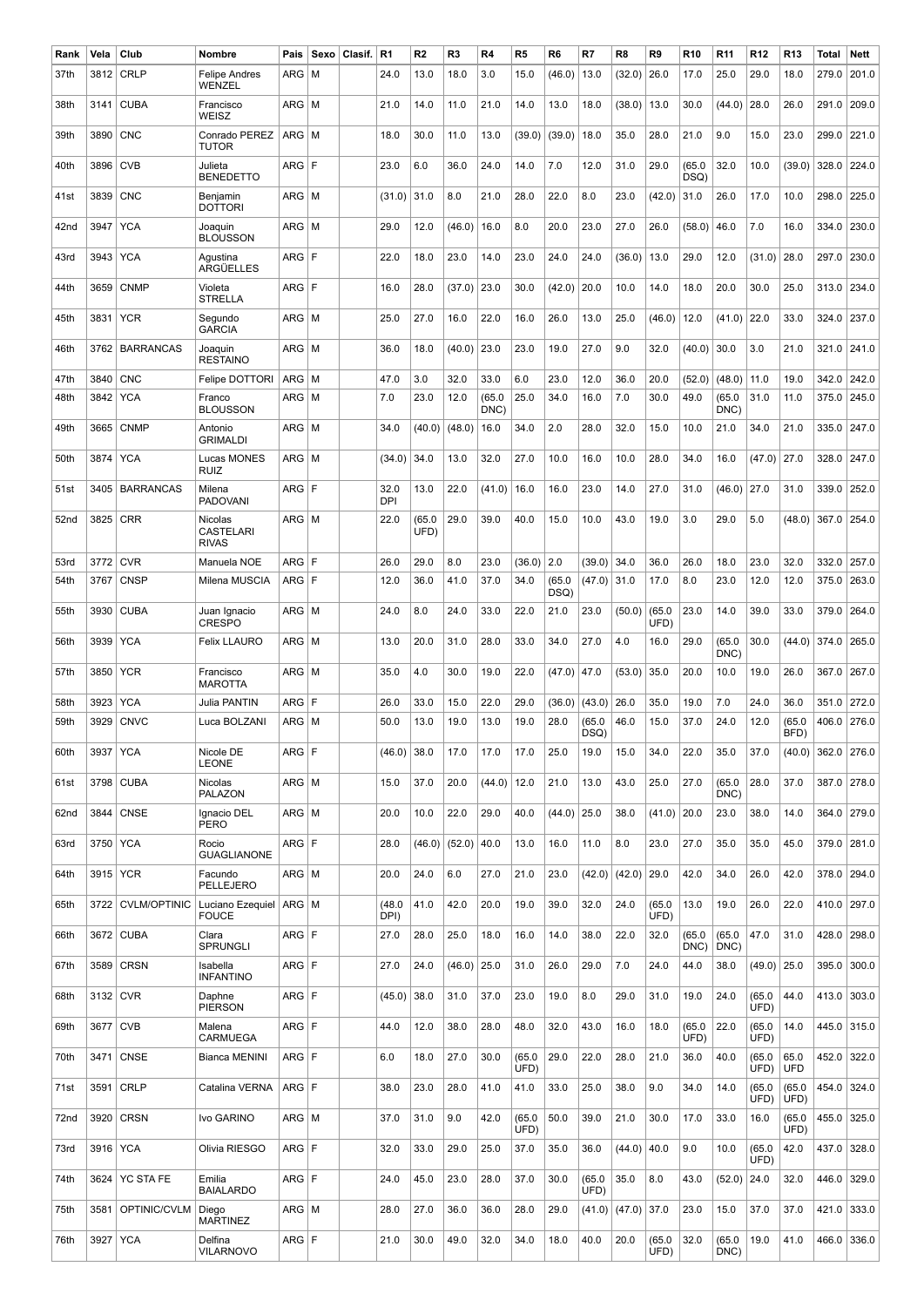| Rank  | Vela     | Club             | Nombre                                             | Pais         | Sexo | Clasif. | R <sub>1</sub> | R2             | R <sub>3</sub>     | R4                 | R <sub>5</sub>     | R <sub>6</sub> | R7             | R <sub>8</sub> | R9             | R <sub>10</sub> | R <sub>11</sub>    | R <sub>12</sub>    | R <sub>13</sub>    | Total | Nett  |
|-------|----------|------------------|----------------------------------------------------|--------------|------|---------|----------------|----------------|--------------------|--------------------|--------------------|----------------|----------------|----------------|----------------|-----------------|--------------------|--------------------|--------------------|-------|-------|
| 77th  | 3878     | <b>YCA</b>       | Facundo PANAL                                      | ARG          | l M  |         | 31.0           | 24.0           | 8.0                | 53.0               | 24.0               | 22.0           | 37.0           | 16.0           | (65.0)<br>UFD) | 36.0            | (65.0)<br>DNC)     | 36.0               | 50.0               | 467.0 | 337.0 |
| 78th  | 3755     | <b>CNSP</b>      | Juan Bartolome<br><b>CHA VACCARI</b>               | $ARG$   M    |      |         | 29.0           | 25.0           | 15.0               | 30.0               | 20.0               | 40.0           | 34.0           | 41.0           | (47.0)         | 37.0            | 34.0               | 33.0               | (50.0)             | 435.0 | 338.0 |
| 79th  | 3808     | <b>CNMP</b>      | Salvador IOVINE                                    | ARG M        |      |         | 42.0           | 32.0           | 41.0               | 34.0               | 28.0               | 36.0           | (48.0)         | 36.0           | 38.0           | 15.0            | 12.0               | (65.0)<br>UFD)     | 29.0               | 456.0 | 343.0 |
| 80th  | 3863     | <b>CNMP</b>      | Charo<br><b>MOSQUERA</b>                           | ARG F        |      |         | (52.0)         | 43.0           | 45.0               | 26.0               | 33.0               | (47.0)         | 44.0           | 34.0           | 18.0           | 16.0            | 29.0               | 32.0               | 24.0               | 443.0 | 344.0 |
| 81st  | 3583     | <b>YCA</b>       | Pedro BIANCHI                                      | $ARG$   M    |      |         | (55.0)         | 27.0           | 39.0               | 44.0               | 14.0               | 27.0           | 28.0           | 29.0           | 27.0           | 45.0            | 44.0               | (53.0)             | 24.0               | 456.0 | 348.0 |
| 82nd  | 3648     | <b>BARRANCAS</b> | <b>Faustina BUSCH</b>                              | ARG F        |      |         | 13.0           | 19.0           | 2.0                | (65.0)<br>BFD)     | 47.0               | 19.0           | 31.0           | 40.0           | (65.0)<br>UFD) | 35.0            | 18.0               | 65.0<br>UFD        | 65.0<br>UFD        | 484.0 | 354.0 |
| 83rd  | 3619     | <b>CNSE</b>      | Octavio ORFALI                                     | $ARG$   M    |      |         | (65.0)<br>DNC) | (65.0)<br>DNC) | 65.0<br><b>DNC</b> | 39.0<br><b>DPI</b> | 11.0<br>DPI        | 41.0           | 9.0            | 33.0           | 65.0<br>UFD    | 24.0            | 40.0               | 13.0               | 16.0               | 486.0 | 356.0 |
| 84th  | 3810     | <b>CNMP</b>      | Manuel<br><b>MARCOZZI</b>                          | ARG   M      |      |         | 31.5           | 39.0           | 24.0               | 27.0               | 26.0               | 35.0           | 31.0           | (44.0)         | 41.0           | 42.0            | (65.0<br>DNC)      | 35.0               | 27.0               | 467.5 | 358.5 |
| 85th  | 3775     | <b>CRSN</b>      | <b>Feliciano FRIAS</b>                             | ARG          | l M  |         | (54.0)         | (58.0)         | 49.0               | 18.0               | 24.0               | 37.0           | 49.0           | 39.0           | 39.0           | 28.0            | 32.0               | 25.0               | 30.0               | 482.0 | 370.0 |
| 86th  | 3243     | <b>CVR</b>       | Marco<br><b>BRUNETTI</b>                           | ARG   M      |      |         | (47.0<br>DPI)  | 41.0<br>DPI    | 43.0<br>DPI        | 39.0               | 44.0               | 41.0           | 26.0           | 18.0           | 40.0           | (56.0)          | 36.0               | 32.0               | 17.0               | 480.0 | 377.0 |
| 87th  | 3864     | <b>CRR</b>       | <b>Blas VARON</b><br><b>AMATO</b>                  | ARG   M      |      |         | 30.0           | 36.0           | 32.0               | 24.0               | 43.0               | 18.0           | 30.0           | 30.0           | (65.0)<br>UFD) | 49.0            | 47.0               | 39.0               | (51.0)             | 494.0 | 378.0 |
| 88th  | 3791     | <b>CNMP</b>      | Manuel<br><b>ERRALDE</b>                           | $ARG$   M    |      |         | 41.0           | 45.0           | 32.0               | (50.0)             | (46.0)             | 31.0           | 44.0           | 22.0           | 45.0           | 28.0            | 17.0               | 41.0               | 34.0               | 476.0 | 380.0 |
| 89th  | 3861     | <b>YCR</b>       | Franco PAGLINI                                     | $ARG \mid M$ |      |         | 32.0           | 31.0           | 29.0               | 52.0               | 30.0               | (59.0)         | 42.0           | 41.0           | 23.0           | 25.0            | 38.0               | 40.0               | (65.0)<br>BFD)     | 507.0 | 383.0 |
| 90th  | 3133     | <b>CUBA</b>      | Victoria Maria<br>VANNEY                           | ARG F        |      |         | 40.0           | 30.0           | 35.0               | 34.0               | 32.0               | 28.0           | 45.0           | 39.0           | 49.0           | 33.0            | 20.0               | (65.0)<br>UFD)     | (53.0)             | 503.0 | 385.0 |
| 91st  | 3701     | <b>CVR</b>       | Sebastian GALLI                                    | $ARG \mid M$ |      |         | 39.0           | 48.0           | 25.0               | (65.0)<br>UFD)     | (65.0)<br>UFD)     | 25.0           | 10.0           | 27.0           | 37.0           | 33.0            | 27.0               | 65.0<br>UFD        | 65.0<br>UFD        | 531.0 | 401.0 |
| 92nd  | 3719     | <b>YCSF</b>      | Ema CAPUTTO                                        | ARG F        |      |         | 39.0           | (48.0)         | 45.0               | 47.0               | 29.0               | 10.0           | 41.0           | (51.0)         | 36.0           | 32.0            | 37.0               | 46.0               | 40.0               | 501.0 | 402.0 |
| 93rd  | 3876     | <b>CNO</b>       | Amalia Catalina<br><b>AREVALO</b><br><b>PETRIZ</b> | ARG F        |      |         | 38.0           | (65.0<br>DNC)  | (65.0)<br>DNC)     | 48.0               | 7.0                | 1.0            | 21.0           | 37.0           | 25.0           | 35.0            | 65.0<br>DNC        | 65.0<br><b>DNC</b> | 65.0<br><b>DNC</b> | 537.0 | 407.0 |
| 94th  | 3822     | <b>YCR</b>       | Franco RUBIN                                       | ARG   M      |      |         | 53.0           | 37.0           | 38.0               | 33.0               | 39.0               | 31.0           | 24.0           | 45.0           | (65.0)<br>UFD) | 53.0            | (65.0)<br>DNC)     | 46.0               | 18.0               | 547.0 | 417.0 |
| 95th  | 3734     | <b>CVB</b>       | Ramon FRENE                                        | ARG   M      |      |         | 40.0           | 47.0           | 31.0               | 35.0               | 46.0               | 33.0           | 56.0           | (65.0)<br>UFD) | 47.0           | 30.0            | 17.0               | (65.0)<br>UFD)     | 38.0               | 550.0 | 420.0 |
| 96th  | 3408     | <b>CRSN</b>      | Tiziano BOSCH                                      | $ARG$   M    |      |         | 50.0           | 34.0           | 34.0               | 17.0               | 21.0               | 37.0           | 32.0           | 26.0           | (65.0<br>DNC)  | (65.0<br>DNC)   | 65.0<br><b>DNC</b> | 65.0<br><b>DNC</b> | 65.0<br><b>DNC</b> | 576.0 | 446.0 |
| 97th  | 3603     | <b>CUBA</b>      | Tomás Bautista<br><b>ELIAS</b>                     | $ARG$   M    |      |         | 34.0           | 35.0           | 39.0               | 26.0               | (65.0)<br>UFD)     | 54.0           | (65.0)<br>DNC) | 42.0           | 50.0           | 48.0            | 31.0               | 34.0               | 54.0               | 577.0 | 447.0 |
| 98th  | 3898     | <b>CVB</b>       | Guadalupe<br><b>IRIBERRI</b>                       | ARG F        |      |         | 26.0           | (51.0)         | 47.0               | 35.0               | 42.0               | 34.0           | 38.0           | 46.0           | 45.0           | 50.0            | 39.0               | (65.0)<br>UFD)     | 46.0               | 564.0 | 448.0 |
| 99th  | 3470     | <b>YCA</b>       | Ivo ZUVIC                                          | $ARG$   M    |      |         | 41.0           | 50.0           | 51.0               | 50.0               | 45.0               | (55.0)         | 35.0           | 9.0            | 31.0           | (57.0)          | 54.0               | 49.0               | 45.0               | 572.0 | 460.0 |
| 100th | 2942     | <b>CRSN</b>      | Angeline DE<br><b>DOMENICO</b>                     | ARG F        |      |         | 45.0           | 43.0           | 53.0               | 39.0               | 24.0               | 38.0           | 46.0           | (54.0)         | 54.0           | 50.0            | (65.0)<br>DNC)     | 20.0               | 48.0               | 579.0 | 460.0 |
| 101st | 3331     | <b>YCSF</b>      | Maria Paz<br><b>FERRONATO</b>                      | ARG F        |      |         | (56.0)         | 53.0           | 34.0               | 45.0               | (65.0)<br>UFD)     | 30.0           | 51.0           | 46.0           | 38.0           | 51.0            | 42.0               | 41.0               | 34.0               | 586.0 | 465.0 |
| 102nd | 3717     | <b>CNMP</b>      | Josefina<br>CAPIZZANO                              | ARG F        |      |         | 46.0           | 50.0           | 51.0               | 43.0               | (65.0)<br>UFD)     | 51.0           | 48.0           | 53.0           | 34.0           | 39.0            | 30.0               | (65.0)<br>UFD)     | 28.0               | 603.0 | 473.0 |
| 103rd | 3535     | <b>CNN</b>       | Galo ALVAREZ<br><b>MILLET</b>                      | $ARG \mid M$ |      |         | 49.0           | 52.0           | 43.0               | (65.0)<br>DNC)     | 53.0               | 47.0           | 38.0           | (56.0)         | 46.0           | 55.0            | 50.0               | 38.0               | 15.0               | 607.0 | 486.0 |
| 104th | 2663     | <b>YCSF</b>      | Clara DALLA<br><b>FONTANA</b>                      | ARG F        |      |         | 36.0           | 38.0           | 40.0               | 45.0               | 37.0               | (65.0)<br>UFD) | 44.0           | 55.0           | 51.0           | 43.0            | (65.0<br>DNC)      | 54.0               | 43.0               | 616.0 | 486.0 |
| 105th | 3458     | <b>CUBA</b>      | Nicolas Augusto<br><b>GAVALDA</b>                  | $ARG \mid M$ |      |         | 43.0           | (52.0)         | 47.0               | 46.0               | 42.0               | 43.0           | 39.0           | 45.0           | 44.0           | 48.0            | (65.0)<br>DNC)     | 40.0               | 49.0               | 603.0 | 486.0 |
| 106th | 3917     | <b>YCA</b>       | Tomas<br><b>STENGEL</b>                            | $ARG \mid M$ |      |         | 57.0           | 44.0           | 33.0               | 54.0               | 44.0               | 48.0           | 31.0           | 30.0           | (65.0)<br>DNC) | 44.0            | (65.0)<br>DNC)     | 53.0<br>DPI        | 55.0               | 623.0 | 493.0 |
| 107th | 3857     | <b>CNSE</b>      | Franco<br><b>DUDYCH</b>                            | ARG   M      |      |         | 30.0           | 17.0           | 51.0               | (65.0)<br>BFD)     | 54.0               | 56.0           | 40.0           | 40.0           | (65.0)<br>UFD) | 65.0<br>UFD     | 27.0               | 65.0<br>UFD        | 49.0               | 624.0 | 494.0 |
| 108th | 3703 YCA |                  | Lucas COZAR                                        | $ARG \mid M$ |      |         | 33.0           | 54.0           | 43.0               | 40.0               | 41.0               | 45.0           | (55.0)         | (55.0)         | 48.0           | 47.0            | 51.0               | 44.0               | 52.0               | 608.0 | 498.0 |
| 109th | 2696     | <b>CVB</b>       | Alexander<br><b>MICCICHE</b>                       | ARG   M      |      |         | 50.0           | 51.0           | 44.0               | 49.0               | 52.0               | 52.0           | 46.0           | 19.0           | 42.0           | 53.0            | 42.0               | (56.0)             | (56.0)             | 612.0 | 500.0 |
| 110th | 3414     | <b>CNSE</b>      | Mailén NOLO<br>PEDRAT                              | ARG F        |      |         | 43.0           | 41.0           | 37.0               | 34.0               | 44.0               | 46.0           | (65.0)<br>DNC) | 49.0           | (65.0)<br>UFD) | 38.0            | 65.0<br><b>DNC</b> | 42.0               | 65.0<br>UFD        | 634.0 | 504.0 |
| 111th | 3558     | <b>CVR</b>       | Luca MAIO                                          | $ARG \mid M$ |      |         | (58.0)         | 42.0           | 45.0               | 49.0               | 48.0               | 44.0           | 51.0           | 44.0           | 52.0           | 51.0            | (65.0)<br>DNC)     | 43.0               | 38.0               | 630.0 | 507.0 |
| 112th | 3883     | <b>YCR</b>       | Estanislao<br><b>PREMOLI</b>                       | $ARG \mid M$ |      |         | 43.0           | 46.0           | 44.0               | 57.0               | 35.0               | 24.0           | 35.0           | 51.0           | 44.0           | (65.0)<br>DNC)  | (65.0)<br>DNC)     | 65.0<br>DNC        | 65.0<br><b>DNC</b> | 639.0 | 509.0 |
| 113th | 3774     | <b>CRSN</b>      | Valentino DE<br><b>DOMENICO</b>                    | $ARG \mid M$ |      |         | 52.0           | 49.0           | (57.0)             | 48.0               | 54.0               | 28.0           | 46.0           | 50.0           | (65.0)<br>UFD) | 38.0            | 45.0               | 48.0               | 51.0               | 631.0 | 509.0 |
| 114th | 3922     | <b>YCA</b>       | Celeste PARINI                                     | ARG F        |      |         | $(56.0)$ 51.0  |                | 55.0               | (65.0)<br>UFD)     | 56.0               | 55.0           | 50.0           | 32.0           | 39.0           | 41.0            | 39.0               | 55.0               | 39.0               | 633.0 | 512.0 |
| 115th | 3711     | <b>YCCN</b>      | Jose Maria<br>CAGLIOLO<br><b>MACAGNI</b>           | $ARG \mid M$ |      |         | 51.0           | (65.0)<br>DNC) | (65.0)<br>DNC)     | 53.0               | 65.0<br><b>DNC</b> | 45.0           | 32.0           | 42.0           | 65.0<br>UFD    | 39.0            | 53.0               | 36.0               | 35.0               | 646.0 | 516.0 |
| 116th | 3070     | <b>CRLP</b>      | Juan Ignacio<br><b>BOROBIA</b><br><b>PEDERIVA</b>  | $ARG \mid M$ |      |         | (60.0)         | 43.0           | 56.0               | 56.0               | 51.0               | 56.0           | 54.0           | 27.0           | 33.0           | 56.0            | 49.0               | 42.0               | (65.0)<br>BFD)     | 648.0 | 523.0 |